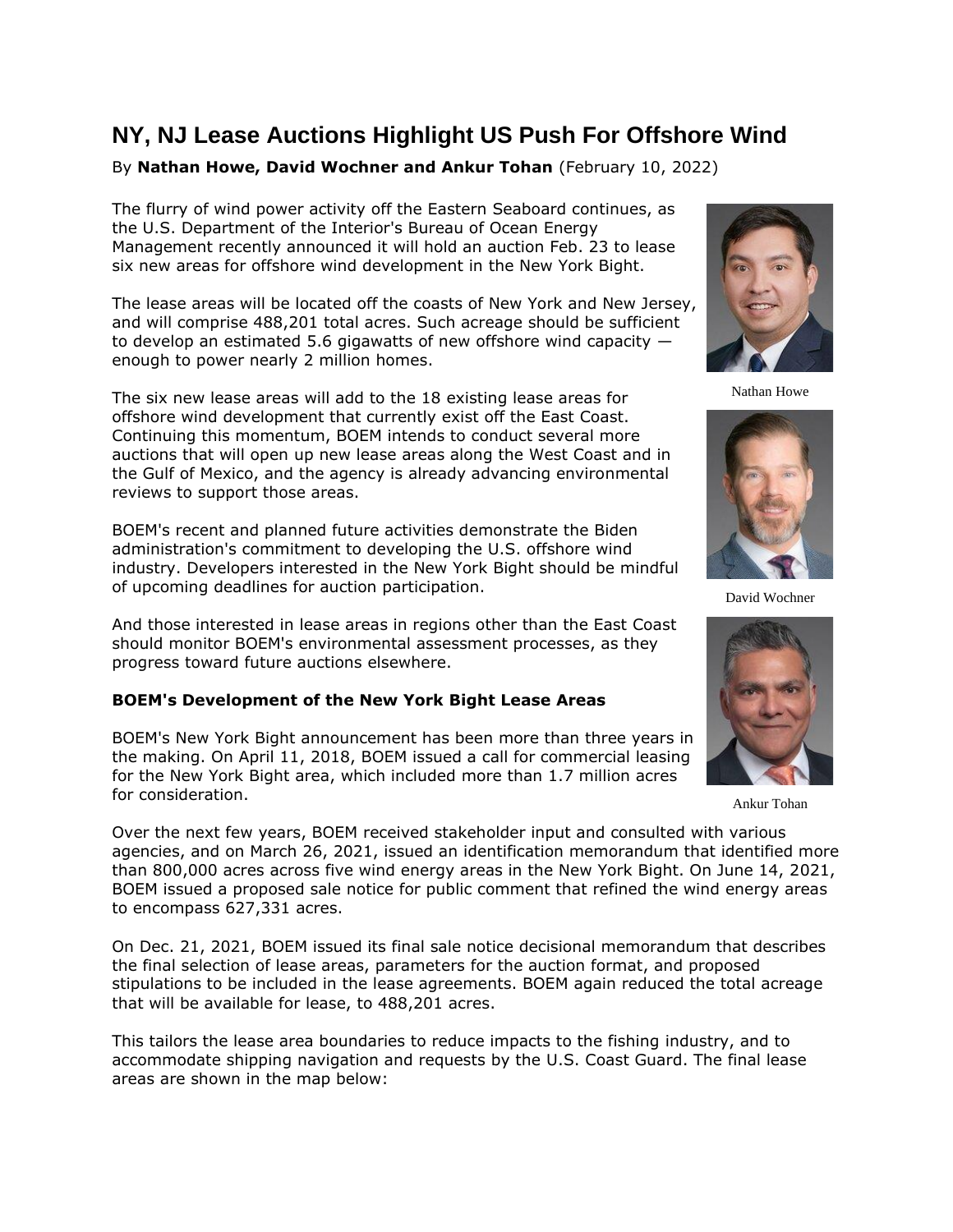

On Jan. 14, the final notice of sale was published in the Federal Register, including some new rules. Under BOEM's new auction format, bidders will be limited to winning only one lease area. Only one affiliated entity is permitted to participate, and affiliates may not compete against each other.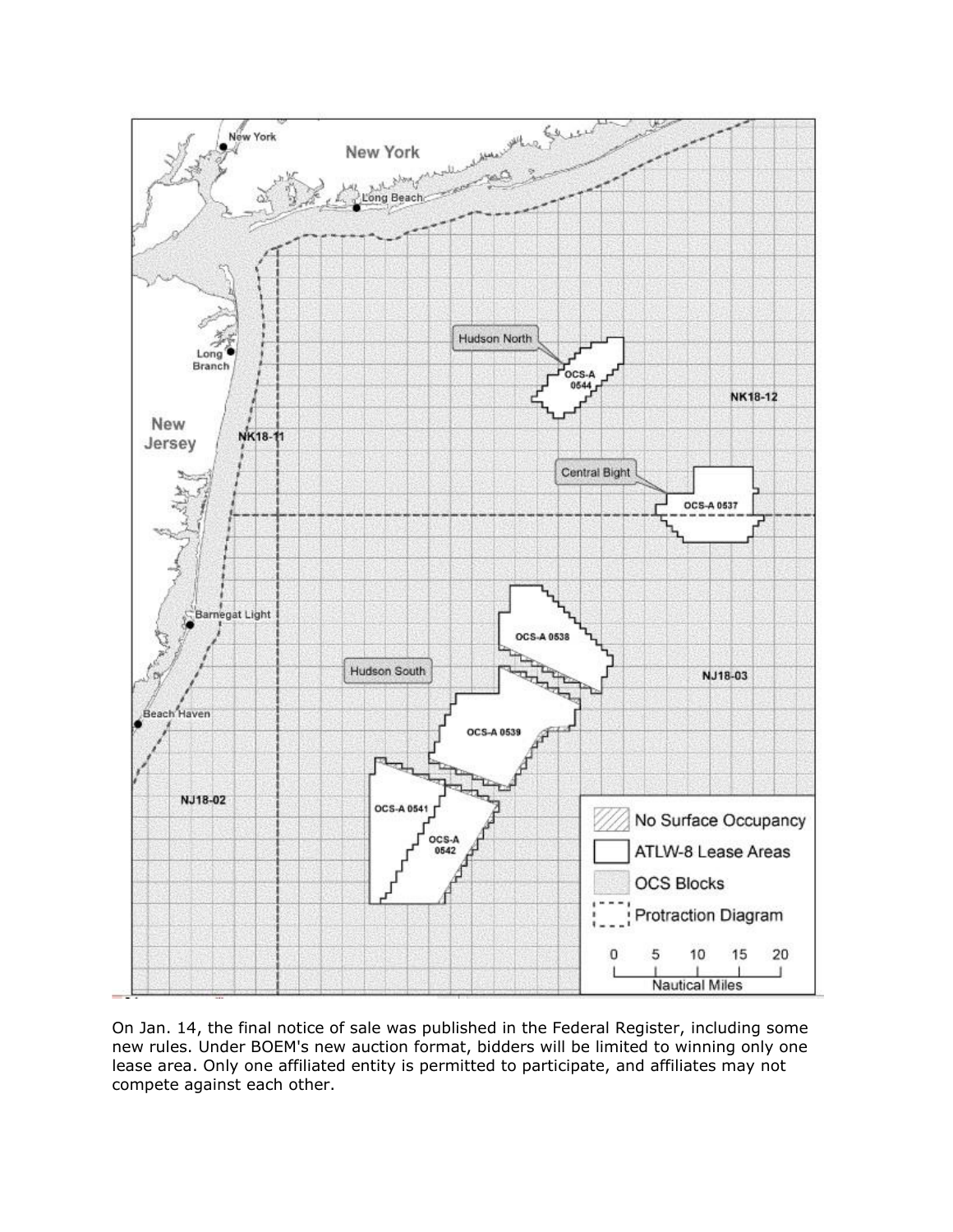New recommended lease stipulations include requirements that developers enter into project labor agreements to pay laborers at prevailing wage rates; engage in community outreach with local tribes, the fishing industry and ocean users; and describe planned domestic supply chain activities and investments.

BOEM further recommends that incentives be made available in the form of operating fee credits for developers that use locally manufactured components.

Bidders should act now, as there are fast-approaching deadlines. The timeline leading up to the auction is as follows:

- Jan. 26: Bidders were required to submit a bidder financial form.
- Feb. 9: Bidders were required to make an initial deposit of \$5 million.
- Feb. 18: BOEM will conduct an online mock auction.
- Feb. 23: BOEM will conduct the monetary auction.

#### **Litigation by Local Residents**

While BOEM's New York Bight announcement marks another significant milestone for the offshore wind industry, there is already litigation from a group of local residents who oppose offshore wind development in the New York Bight.

On Jan. 10, Save Long Beach Island, a group of individuals claiming to be within the viewshed of the proposed New York Bight Wind Energy Areas, filed a complaint in the [U.S.](https://www.law360.com/agencies/u-s-district-court-for-the-district-of-columbia)  [District Court for the District of Columbia](https://www.law360.com/agencies/u-s-district-court-for-the-district-of-columbia) alleging that BOEM was required to conduct an environmental assessment and prepare an environmental impact statement before its March 26, 2021, identification memorandum.

In public statements, the group has said that its members' concerns relate primarily to aesthetic impacts, similar to concerns voiced by other coastal communities that have opposed proposed offshore wind project sites along the East Coast over the past several years.

#### **BOEM's Recent Approvals and Near-Term Plans**

BOEM's auction announcement follows a trend of increased federal interest in promoting offshore wind development.

BOEM must first complete an environmental review process before leasing federal waters and approving any specific project. On Jan. 11, the agency advanced an environmental review evaluating potential impacts of offshore wind development in the Humboldt Wind Energy Area off the Northern California coast, with Feb. 10 being the deadline for public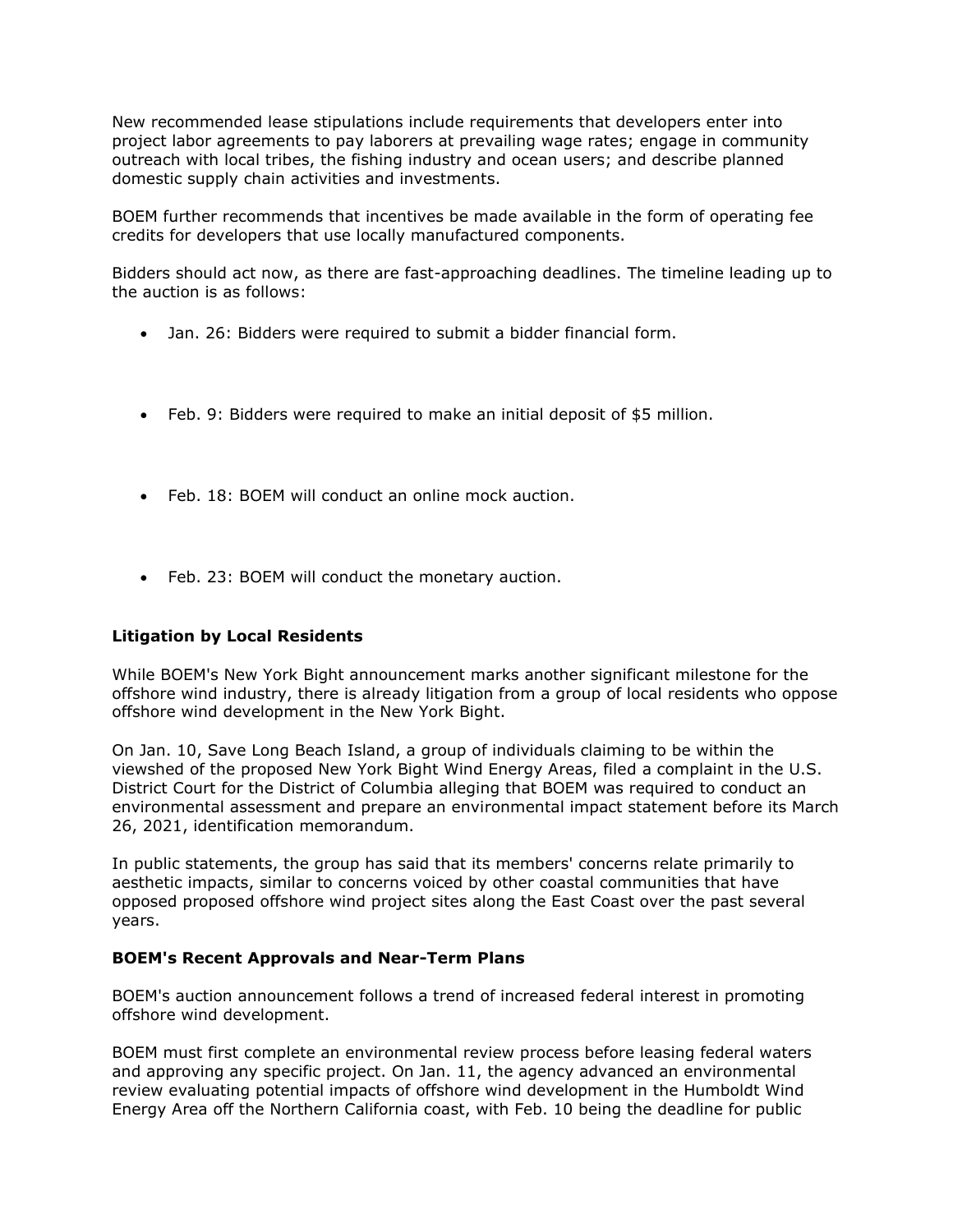#### comments.

BOEM is currently working with Oregon agencies to identify call areas off of the Oregon coast, and could make an announcement for further study of these areas soon. BOEM also announced it plans to study a 30-million-acre area of the Gulf of Mexico between Louisiana and Mexico for potential wind energy areas.

Once the review is complete, BOEM is planning additional auctions for offshore wind lease areas in federal waters off the Carolinas, the Gulf of Mexico and the West Coast of the U.S. For context, BOEM's most recent auction occurred in December 2018, and included 390,000 acres off the coast of Massachusetts. That auction resulted in an award of three lease areas for \$405 million.

In the last year, BOEM has approved the construction of two projects in federal waters off the coasts of Massachusetts and New York. In May 2021, BOEM approved the construction of the nation's first commercial-scale offshore wind farm off the coast of Massachusetts. More recently, in November 2021, BOEM issued its second approval for the construction of a project off Long Island, New York.

BOEM anticipates that it will review as many as 16 additional construction and operations plans for other commercial-scale projects by 2025.

#### **Other Recent Offshore Wind Developments on the East Coast**

The upcoming New York Bight auction also follows several other noteworthy offshore wind developments along the East Coast by states. On Dec. 17, 2021, Maryland and Massachusetts each selected two new offshore wind project applications apiece, adding another 3.2 GW of proposed offshore wind development along the East Coast.

These projects have committed to making substantial investments in local port infrastructure and component manufacturing, operations and maintenance facilities. Before selecting these projects, there was already a pipeline of approximately 14 GW in commitments for offshore wind projects along the East Coast.

The states of New York and New Jersey also very recently announced significant offshore wind commitments. On Jan. 17, the New York State Energy Research and Development Authority announced that it has finalized purchase and sale agreements for offshore wind renewable energy credits generated by the Empire Wind 2 and Beacon Wind 1 projects. Both projects were selected as part of New York's second-round solicitation in January 2021, and executed procurement awards that commit them to build 2.49 GW of offshore wind.

On Jan. 5, New York Gov. Kathy Hochul announced her state's intent to invest an additional \$500 million in ports, manufacturing and supply chain infrastructure to support offshore wind. This recent investment builds upon the \$200 million that New York allocated to port infrastructure in 2020. By leveraging this initial \$200 million investment, New York was able to garner an additional \$644 million of investment through private funding.

Meanwhile, in July 2021, New Jersey completed its second-round offshore wind solicitation and selected two projects that have proposed to build 2.658 GWs of offshore wind generation.

New York and New Jersey have set targets to develop 9 GW and 7 GW of offshore wind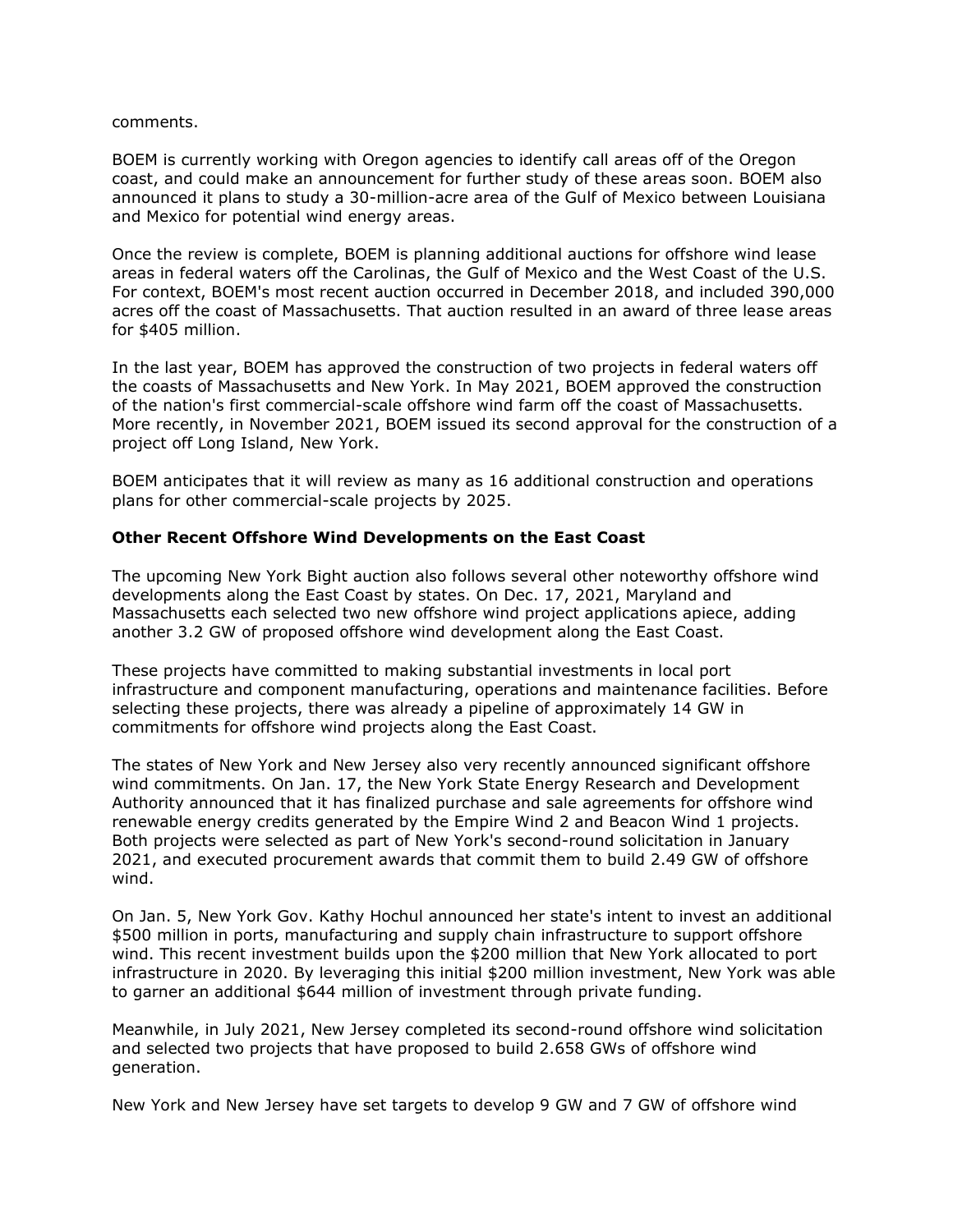capacity, respectively, for a total of 16 GW by 2035. Currently, New York and New Jersey have combined project commitments of approximately 8.05 GW. The availability of new federal lease areas is critical to achieving the remainder of New York's and New Jersey's goals.

### **Other BOEM Developments**

In January, BOEM also announced the signing of an interagency memorandum of understanding with the [National Oceanic and Atmospheric Administration](https://www.law360.com/agencies/national-oceanic-and-atmospheric-administration) to advance offshore wind while ensuring cooperative use of the outer continental shelf and protecting marine biodiversity.

The memorandum will serve as a framework for the interagency cooperation on offshore wind siting, permitting construction and operation, specifically outlining the agencies' "commitments to identify areas on which they can better coordinate, proactively refine administrative procedures, implement efficiencies in their mission areas, and specify mechanisms for cooperation and communication."

Also in January, BOEM announced that it would hold its second Intergovernmental Renewable Energy Task Force meeting virtually for the Gulf of Mexico on Feb. 2. The partnership between federal, state and local agencies and tribal governments is a critical step to advancing the development of renewable energy resources on the outer continental shelf in the Gulf of Mexico.

BOEM outlined that the task force's intention is "to identify potential areas that may be suitable for offshore renewable energy development in federal waters of the Gulf of Mexico, and provide critical information to the offshore renewable energy development decisionmaking process." Specifically, the Feb. 2 meeting was intended to:

- Update the task force and stakeholders on recent activities.
- Discuss the request for information and call areas and solicit additional feedback on the call areas.
- Provide an overview of and seek in-depth feedback on the environmental review process.
- Discuss the Wind Energy Area process.

The task force's meeting was open to the public.

### **Conclusion**

The availability of the New York Bight lease areas represents a significant step toward achieving the Biden administration's target of 30 GW of offshore wind capacity by 2030. The